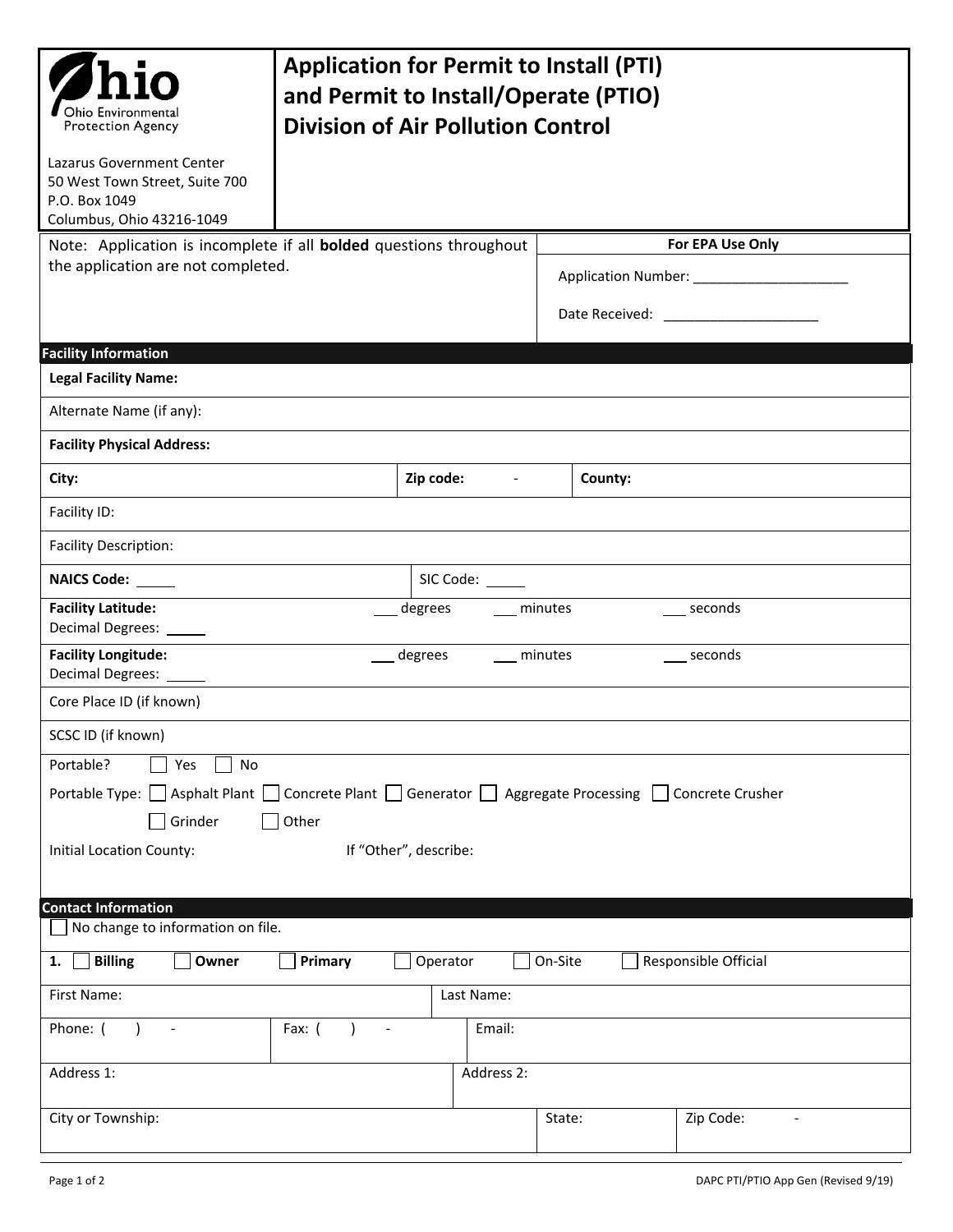## Ohio EPA, Division of Air Pollution Control – PTI/PTIO Application – General Information

| <b>Contact Information (continued)</b>                                                  |                                                                 |                       |                          |            |            |         |  |                                       |  |
|-----------------------------------------------------------------------------------------|-----------------------------------------------------------------|-----------------------|--------------------------|------------|------------|---------|--|---------------------------------------|--|
| $\Box$ Billing<br>2.                                                                    | Owner<br>Operator<br>On-Site<br>Responsible Official<br>Primary |                       |                          |            |            |         |  |                                       |  |
| First Name:                                                                             |                                                                 |                       |                          | Last Name: |            |         |  |                                       |  |
| Phone: (<br>Fax: $($<br>$\blacksquare$<br>$\overline{\phantom{a}}$                      |                                                                 |                       |                          | Email:     |            |         |  |                                       |  |
| Address 1:                                                                              |                                                                 |                       |                          |            | Address 2: |         |  |                                       |  |
| City or Township:                                                                       |                                                                 |                       |                          |            |            | State:  |  | Zip Code:<br>$\blacksquare$           |  |
|                                                                                         |                                                                 |                       |                          |            |            |         |  |                                       |  |
| <b>Billing</b><br>3.                                                                    | Owner                                                           | Primary               | Operator                 |            |            | On-Site |  | Responsible Official                  |  |
| First Name:                                                                             |                                                                 |                       |                          |            | Last Name: |         |  |                                       |  |
| Phone: (<br>$\lambda$                                                                   | $\blacksquare$                                                  | Fax: $($<br>$\lambda$ | $\overline{\phantom{a}}$ |            | Email:     |         |  |                                       |  |
| Address 1:                                                                              |                                                                 |                       |                          |            | Address 2: |         |  |                                       |  |
| City or Township:                                                                       |                                                                 |                       |                          |            |            | State:  |  | Zip Code:<br>$\blacksquare$           |  |
|                                                                                         |                                                                 |                       |                          |            |            |         |  |                                       |  |
| <b>Billing</b><br>4.                                                                    | Owner                                                           | Primary               | Operator                 |            |            | On-Site |  | Responsible Official                  |  |
| First Name:                                                                             |                                                                 |                       |                          |            | Last Name: |         |  |                                       |  |
| Phone: (<br>$\lambda$                                                                   | $\blacksquare$                                                  | Fax: $($              | $\blacksquare$           |            | Email:     |         |  |                                       |  |
| Address 1:                                                                              |                                                                 |                       |                          |            | Address 2: |         |  |                                       |  |
| City or Township:                                                                       |                                                                 |                       |                          |            |            | State:  |  | Zip Code:<br>$\blacksquare$           |  |
|                                                                                         |                                                                 |                       |                          |            |            |         |  |                                       |  |
| <b>Billing</b><br>On-Site<br>Responsible Official<br>Owner<br>Primary<br>Operator<br>5. |                                                                 |                       |                          |            |            |         |  |                                       |  |
| First Name:                                                                             |                                                                 |                       |                          |            | Last Name: |         |  |                                       |  |
| Phone: $( )$ -                                                                          |                                                                 | Fax: $( )$ -          |                          |            | Email:     |         |  |                                       |  |
| Address 1:                                                                              |                                                                 |                       |                          | Address 2: |            |         |  |                                       |  |
| City or Township:                                                                       |                                                                 |                       |                          |            |            | State:  |  | Zip Code:<br>$\overline{\phantom{a}}$ |  |
|                                                                                         |                                                                 |                       |                          |            |            |         |  |                                       |  |
| <b>Billing</b><br>Primary<br>On-Site<br>Responsible Official<br>Owner<br>Operator<br>6. |                                                                 |                       |                          |            |            |         |  |                                       |  |
| First Name:<br>Last Name:                                                               |                                                                 |                       |                          |            |            |         |  |                                       |  |
| Phone: (<br>$\lambda$                                                                   | $\overline{\phantom{a}}$                                        | Fax: $($              | $\overline{\phantom{a}}$ |            | Email:     |         |  |                                       |  |
| Address 1:                                                                              |                                                                 |                       |                          |            | Address 2: |         |  |                                       |  |
| City or Township:                                                                       |                                                                 |                       |                          |            |            | State:  |  | Zip Code:<br>$\overline{\phantom{a}}$ |  |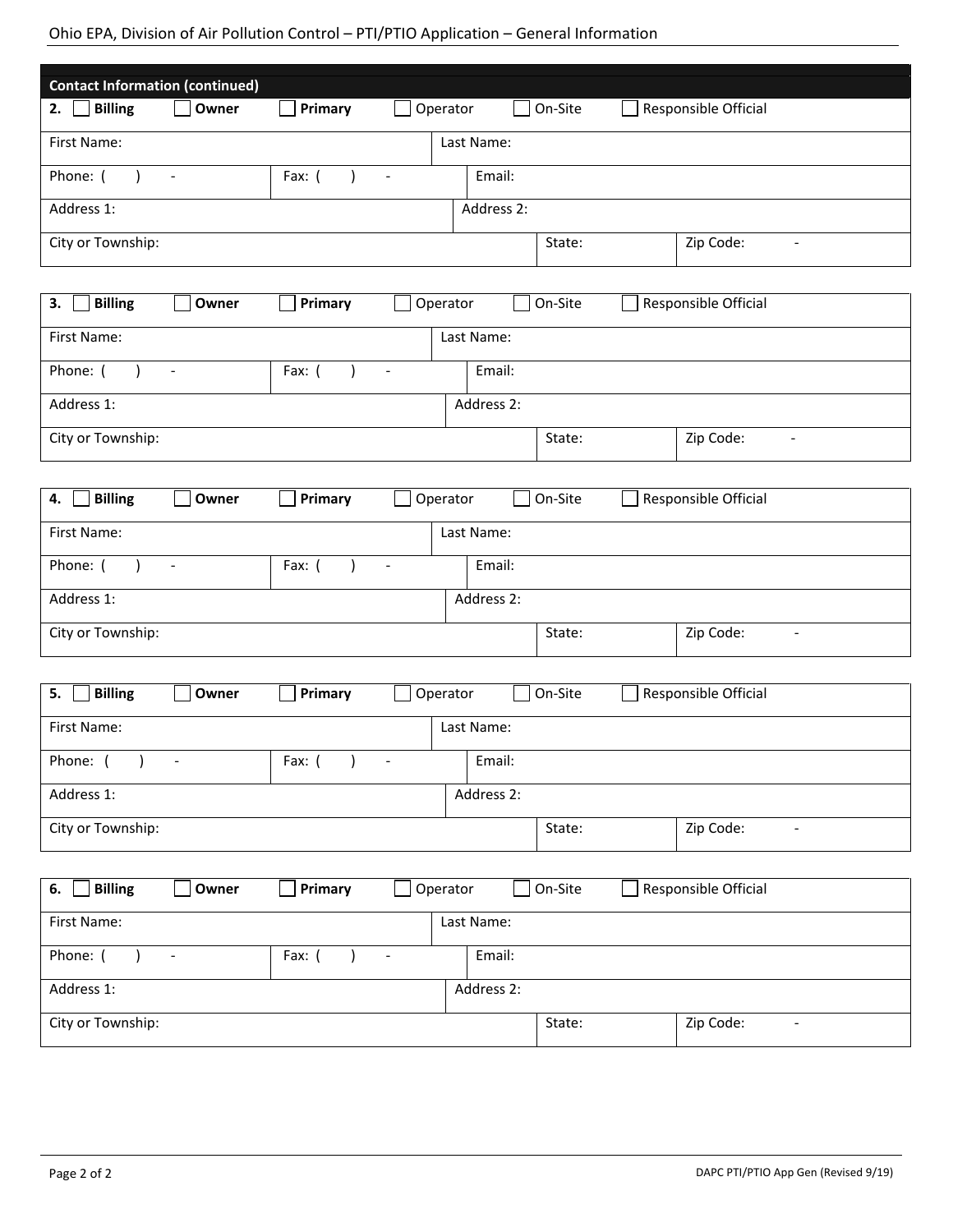

## **Division of Air Pollution Control Application for Permit-to-Install or Permit-to-Install and Operate**

## **Section I – General Application Information**

This section should be filled out for each permit to install (PTI) or Permit to Install and Operate (PTIO) application. A PTI is required for all air contaminant sources (emissions units) installed or modified after January 1, 1974 that are subject to OAC Chapter 3745-77. A PTIO is required for all air contaminant sources (emissions units) that are not subject to OAC Chapter 3745-77 (Title V). See the application instructions for additional information.

| For OEPA use only:                                                                                         | Installation<br>Request Federally enforceable restrictions                                                                |  |  |  |  |  |  |  |  |
|------------------------------------------------------------------------------------------------------------|---------------------------------------------------------------------------------------------------------------------------|--|--|--|--|--|--|--|--|
|                                                                                                            | Modification<br><b>General Permit</b>                                                                                     |  |  |  |  |  |  |  |  |
|                                                                                                            | Renewal<br>Other                                                                                                          |  |  |  |  |  |  |  |  |
|                                                                                                            |                                                                                                                           |  |  |  |  |  |  |  |  |
|                                                                                                            |                                                                                                                           |  |  |  |  |  |  |  |  |
|                                                                                                            | 1. Is the purpose of this application to transition from OAC Chapter 3745-77 (Title V) to OAC Chapter 3745-31 (PTIO)?     |  |  |  |  |  |  |  |  |
|                                                                                                            |                                                                                                                           |  |  |  |  |  |  |  |  |
| yes<br>no                                                                                                  |                                                                                                                           |  |  |  |  |  |  |  |  |
|                                                                                                            |                                                                                                                           |  |  |  |  |  |  |  |  |
|                                                                                                            |                                                                                                                           |  |  |  |  |  |  |  |  |
|                                                                                                            |                                                                                                                           |  |  |  |  |  |  |  |  |
|                                                                                                            | 2. Establish PER Due Date - Select an annual Permit Evaluation Report (PER) due date for this facility (does not apply to |  |  |  |  |  |  |  |  |
|                                                                                                            | facilities subject to Title V, OAC Chapter 3745-77). If the PER has previously been established and a change is now       |  |  |  |  |  |  |  |  |
|                                                                                                            | desired, a PER Change Request form must be filed instead of selecting a date here.                                        |  |  |  |  |  |  |  |  |
|                                                                                                            |                                                                                                                           |  |  |  |  |  |  |  |  |
| Due Date:                                                                                                  | For Time Period:                                                                                                          |  |  |  |  |  |  |  |  |
| February 15                                                                                                | January 1 through December 31                                                                                             |  |  |  |  |  |  |  |  |
| May 15                                                                                                     | April 1 through March 31                                                                                                  |  |  |  |  |  |  |  |  |
|                                                                                                            | July 1 through June 30<br>August 15                                                                                       |  |  |  |  |  |  |  |  |
|                                                                                                            | November 15<br>October 1 through September 30                                                                             |  |  |  |  |  |  |  |  |
|                                                                                                            |                                                                                                                           |  |  |  |  |  |  |  |  |
| PER not applicable (Title V) or due date already established                                               |                                                                                                                           |  |  |  |  |  |  |  |  |
| PER Request Permit Change form attached                                                                    |                                                                                                                           |  |  |  |  |  |  |  |  |
|                                                                                                            |                                                                                                                           |  |  |  |  |  |  |  |  |
| 3. Federal Rules Applicability - Please check all of the appropriate boxes below.                          |                                                                                                                           |  |  |  |  |  |  |  |  |
|                                                                                                            |                                                                                                                           |  |  |  |  |  |  |  |  |
| <b>New Source Performance Standards (NSPS)</b>                                                             | not affected<br>subject to Subpart:                                                                                       |  |  |  |  |  |  |  |  |
| New Source Performance Standards are listed under 40 CFR                                                   | unknown<br>exempt - explain below                                                                                         |  |  |  |  |  |  |  |  |
| 60 - Standards of Performance for New Stationary Sources.                                                  |                                                                                                                           |  |  |  |  |  |  |  |  |
|                                                                                                            | https://www.epa.gov/stationary-sources-air-pollution/new-source-performance-standards                                     |  |  |  |  |  |  |  |  |
|                                                                                                            |                                                                                                                           |  |  |  |  |  |  |  |  |
| <b>National Emission Standards for Hazardous Air Pollutant</b>                                             | not affected<br>subject to Subpart:                                                                                       |  |  |  |  |  |  |  |  |
| (NESHAP)                                                                                                   | unknown<br>subject, but exempt -explain below                                                                             |  |  |  |  |  |  |  |  |
|                                                                                                            | National Emissions Standards for Hazardous Air Pollutants are listed under 40 CFR 61.                                     |  |  |  |  |  |  |  |  |
| (These include asbestos, benzene, beryllium, mercury, and vinyl chloride).                                 |                                                                                                                           |  |  |  |  |  |  |  |  |
|                                                                                                            | https://www.epa.gov/compliance/national-emission-standards-hazardous-air-pollutants-compliance-monitoring                 |  |  |  |  |  |  |  |  |
|                                                                                                            |                                                                                                                           |  |  |  |  |  |  |  |  |
| <b>Maximum Achievable Control Technology (MACT)</b>                                                        | not affected<br>subject to Subpart:                                                                                       |  |  |  |  |  |  |  |  |
| The Maximum Achievable Control Technology standards are<br>listed under 40 CFR 63 and OAC rule 3745-31-28. | subject, but exempt - explain below<br>unknown                                                                            |  |  |  |  |  |  |  |  |
|                                                                                                            | https://www.epa.gov/stationary-sources-air-pollution/national-emission-standards-hazardous-air-pollutants-neshap-9        |  |  |  |  |  |  |  |  |
|                                                                                                            |                                                                                                                           |  |  |  |  |  |  |  |  |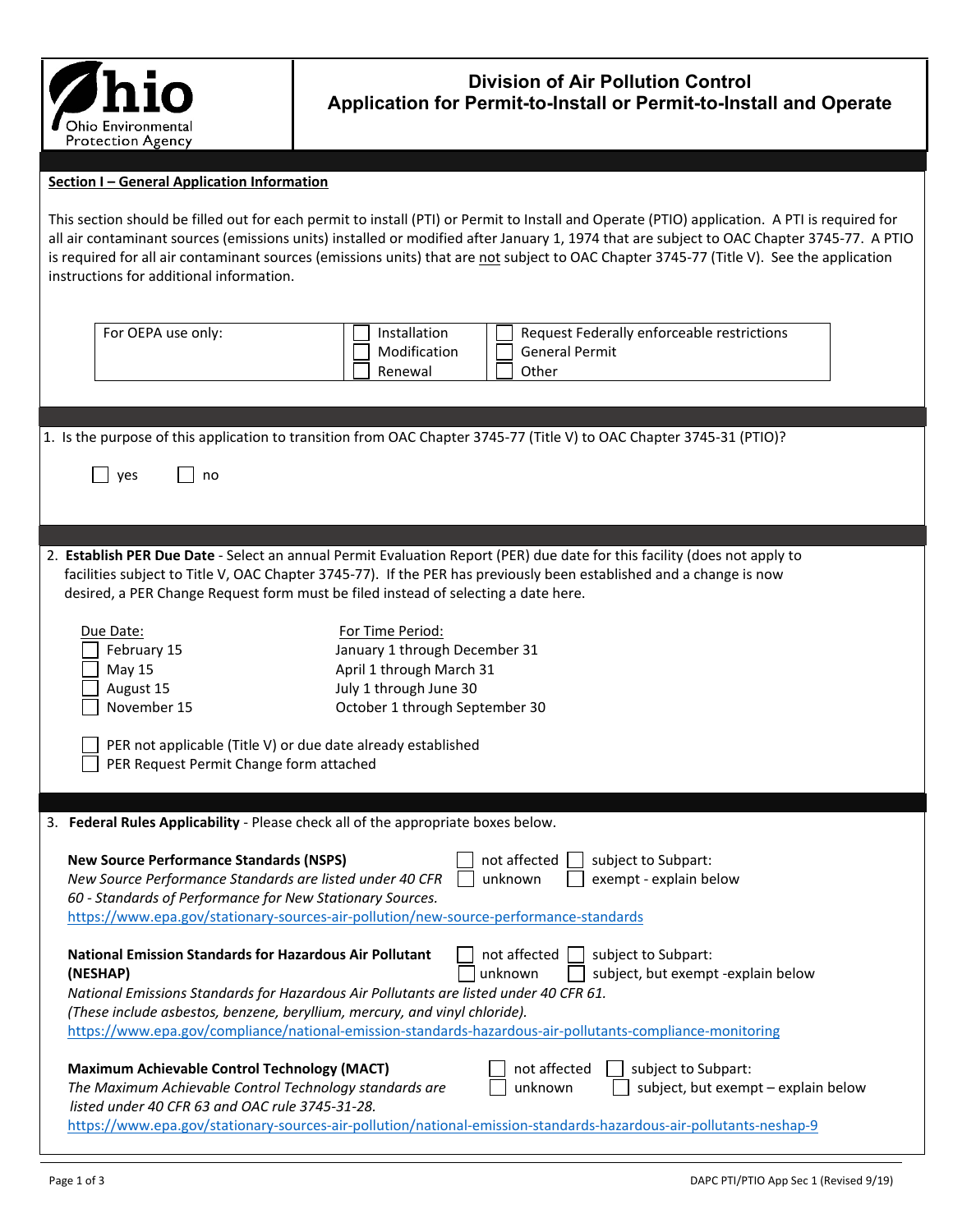|    | <b>Prevention of Significant Deterioration (PSD)</b><br>OAC rule 3745-31-20.<br>https://www.epa.gov/nsr/psd-regulations                                                                                                                                                                    | These rules are found under OAC rule 3745-31-10 through                                                                | not affected<br>unknown | subject to regulation                          |  |  |  |  |  |  |
|----|--------------------------------------------------------------------------------------------------------------------------------------------------------------------------------------------------------------------------------------------------------------------------------------------|------------------------------------------------------------------------------------------------------------------------|-------------------------|------------------------------------------------|--|--|--|--|--|--|
|    | <b>Non-Attainment New Source Review</b><br>OAC rule 3745-31-27.                                                                                                                                                                                                                            | These rules are found under OAC rule 3745-31-21 through<br>https://www.epa.gov/nsr/nonattainment-nsr-basic-information | not affected<br>unknown | subject to regulation                          |  |  |  |  |  |  |
|    | 112 (r) - Risk Management Plan<br>These rules are found under 40 CFR 68.<br>https://www.epa.gov/rmp                                                                                                                                                                                        |                                                                                                                        | not affected<br>unknown | subject to regulation                          |  |  |  |  |  |  |
|    | <b>Title IV (Acid Rain Requirements)</b>                                                                                                                                                                                                                                                   | These rules are found under 40 CFR 72 and 40 CFR 73.<br>https://www.epa.gov/airmarkets/acid-rain-permitting            | not affected<br>unknown | subject to regulation                          |  |  |  |  |  |  |
|    | Please explain why you checked "exempt" in this question for one or more federal rules. Identify each exemption and whether the<br>entire facility and/or the specific air contaminant sources included in this permit application is exempted. Attach an additional page<br>if necessary. |                                                                                                                        |                         |                                                |  |  |  |  |  |  |
| 4. |                                                                                                                                                                                                                                                                                            | Express PTI/PTIO - Do you want/qualify for express PTI or PTIO processing (no associated extra fees)?                  |                         |                                                |  |  |  |  |  |  |
|    | yes<br>no                                                                                                                                                                                                                                                                                  |                                                                                                                        |                         |                                                |  |  |  |  |  |  |
| 5. | Air Contaminant Sources in this Application - Identify the air contaminant source(s) for which you are applying below. Attach<br>additional pages if necessary. Section II of this application and an EAC form should be completed for each air contaminant source.                        |                                                                                                                        |                         |                                                |  |  |  |  |  |  |
|    | Emission Unit ID*                                                                                                                                                                                                                                                                          | Company Equipment ID (company's name                                                                                   |                         | Equipment Description (List all equipment that |  |  |  |  |  |  |
|    |                                                                                                                                                                                                                                                                                            | for air contaminate source)                                                                                            |                         | are a part of the air contaminant source)      |  |  |  |  |  |  |
|    |                                                                                                                                                                                                                                                                                            |                                                                                                                        |                         |                                                |  |  |  |  |  |  |
|    |                                                                                                                                                                                                                                                                                            |                                                                                                                        |                         |                                                |  |  |  |  |  |  |
|    |                                                                                                                                                                                                                                                                                            |                                                                                                                        |                         |                                                |  |  |  |  |  |  |
|    |                                                                                                                                                                                                                                                                                            |                                                                                                                        |                         |                                                |  |  |  |  |  |  |
|    |                                                                                                                                                                                                                                                                                            |                                                                                                                        |                         |                                                |  |  |  |  |  |  |
|    |                                                                                                                                                                                                                                                                                            |                                                                                                                        |                         |                                                |  |  |  |  |  |  |
|    |                                                                                                                                                                                                                                                                                            |                                                                                                                        |                         |                                                |  |  |  |  |  |  |
|    |                                                                                                                                                                                                                                                                                            |                                                                                                                        |                         |                                                |  |  |  |  |  |  |
|    |                                                                                                                                                                                                                                                                                            |                                                                                                                        |                         |                                                |  |  |  |  |  |  |
|    |                                                                                                                                                                                                                                                                                            |                                                                                                                        |                         |                                                |  |  |  |  |  |  |